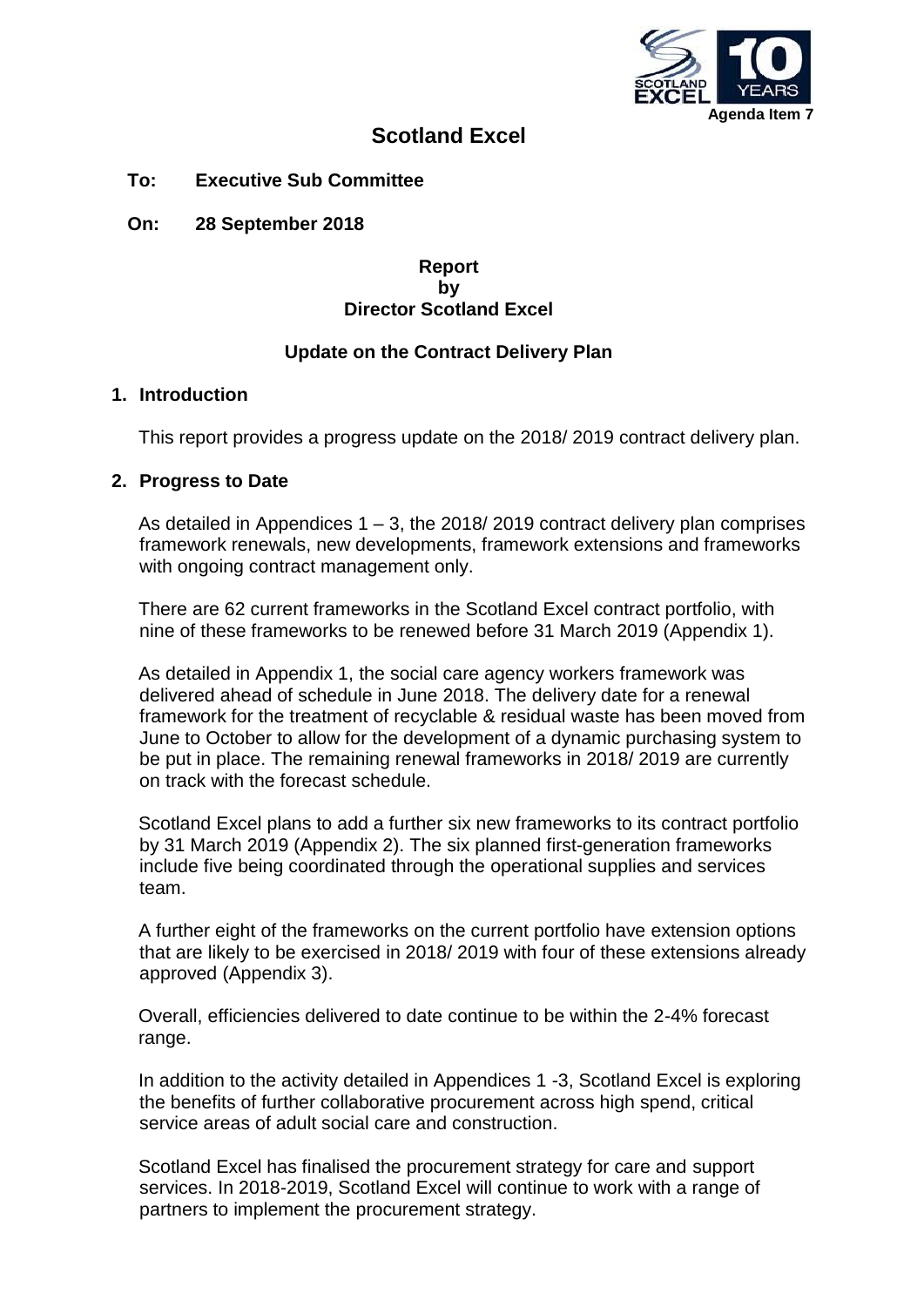In 2018/ 2019, Scotland Excel will also deliver a new sourcing strategy for care home services for older people. This strategy, again co-produced with stakeholders, will build on current best practice and complement local strategic commissioning plans.

In the construction portfolio, Scotland Excel has released an updated prior information notice for a new build residential housing framework. The framework will aim to support council delivery of new affordable houses, enabling councils to attain a range of works and services.

Scotland Excel, working in partnership with the Digital Office, released a prior information notice (PIN) for market engagement across a range of projects to drive digital transformation across Scotland. A webinar Q&A exercise was held in January 2018 with interested parties involved. Following on from this webinar, extensive market engagement was undertaken in relation to a replacement social work system and with stakeholder support and involvement, this opportunity will be published to the market place late Autumn 2018

### **3. Conclusion**

Members are invited to note the progress made to date.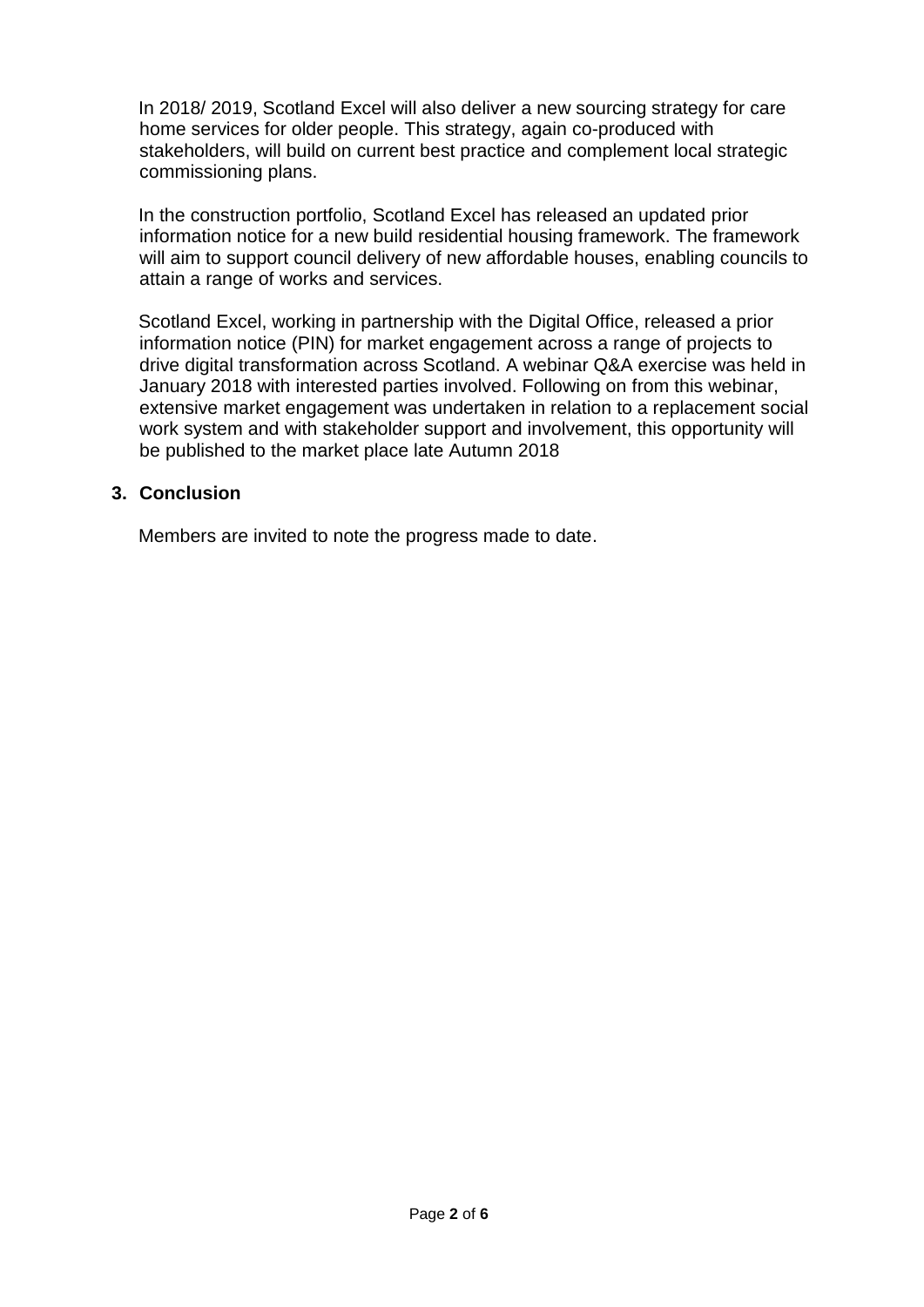# **Appendix 1 - List of contracts to be renewed**

| <b>Service</b>                                     | <b>Estimated Annual</b><br><b>Collaborative Contract</b><br><b>Opportunity</b> | <b>Activity</b> | Original<br>Forecast<br><b>Date</b> | <b>Previous</b><br>Forecast<br>Date | <b>Delivered</b><br><b>Date</b> | <b>Latest Forecast</b><br>Date if Different Savings Range | Forecast  | <b>Delivered</b><br><b>Savings Forecast</b> | <b>Comments</b>                                                                       |
|----------------------------------------------------|--------------------------------------------------------------------------------|-----------------|-------------------------------------|-------------------------------------|---------------------------------|-----------------------------------------------------------|-----------|---------------------------------------------|---------------------------------------------------------------------------------------|
| Treatment Of Recyclable &<br><b>Residual Waste</b> | 25,000,000                                                                     | Renew           | Jun-18                              |                                     |                                 | Oct-18                                                    | $2% - 4%$ |                                             | Strategy in development                                                               |
| <b>Street Lighting Materials</b>                   | 35,000,000                                                                     | Renew           | Jul-18                              |                                     | Aug-18                          |                                                           | $2% - 4%$ | 13.0%                                       | Framework is live                                                                     |
| Salt                                               | 16,250,000                                                                     | Renew           | Jul-18                              |                                     | Jun-18                          |                                                           | $2% - 4%$ | $-11.1%$                                    | Framework is live                                                                     |
| Road Maintenance Materials                         | 2,500,000                                                                      | Renew           | Jul-18                              |                                     | Aug-18                          |                                                           | 2% - 4%   | 2.0%                                        | Framework is live                                                                     |
| Roadstone                                          | 5,000,000                                                                      | Renew           | Jul-18                              |                                     | Jun-18                          |                                                           | 2% - 4%   | 13.3%                                       | Framework is live                                                                     |
| Social Care Agency Workers                         | 20,000,000                                                                     | Renew           | Aug-18                              |                                     | Jun-18                          |                                                           | 2% - 4%   | N/A                                         | Framework is live                                                                     |
| Fresh Meat, Cooked Meats &<br>Fresh Fish           | 10,000,000                                                                     | Renew           | Oct-18                              |                                     | Jun-18                          |                                                           | 2% - 4%   | 2.3%                                        | Framework is live                                                                     |
| <b>Washroom Solutions</b>                          | 3,500,000                                                                      | Renew           | Oct-18                              |                                     | Aug-18                          |                                                           | 2% - 4%   | 0.0%                                        | Framework is live                                                                     |
| Asbestos                                           | 12,000,000                                                                     | Renew           | <b>Nov-18</b>                       |                                     |                                 |                                                           | $2% - 4%$ |                                             | Recommendations to be presented to<br>Executive Sub Committee on 28 September<br>2018 |
| Presentation and AV<br>Equipment                   | 7,500,000                                                                      | Renew           | <b>Nov-18</b>                       |                                     |                                 |                                                           | 2% - 4%   |                                             | Strategy in development                                                               |
| <b>Online School Payments</b>                      | 2,500,000                                                                      | Renew           | Dec-18                              |                                     |                                 |                                                           | 2% - 4%   |                                             | Strategy in development                                                               |
| Road Signage Materials                             | 1,250,000                                                                      | Renew           | Dec-18                              |                                     |                                 |                                                           | 2% - 4%   |                                             | Tender released                                                                       |
| <b>Technology Enabled Care</b>                     | 6,300,000                                                                      | Renew           | Jan-19                              |                                     |                                 |                                                           | 2% - 4%   |                                             | Evaluating                                                                            |
| Light & Heavy Plant                                | 5,000,000                                                                      | Renew           | Mar-19                              |                                     |                                 |                                                           | 2% - 4%   |                                             | Strategy in development                                                               |
| <b>Ground Maintenance</b><br>Equipment             | 5,000,000                                                                      | Renew           | Mar-19                              |                                     |                                 |                                                           | 2% - 4%   |                                             | Strategy in development                                                               |
| Janitorial Products                                | 9,000,000                                                                      | Renew           | Mar-19                              |                                     |                                 |                                                           | 2% - 4%   |                                             | Strategy in development                                                               |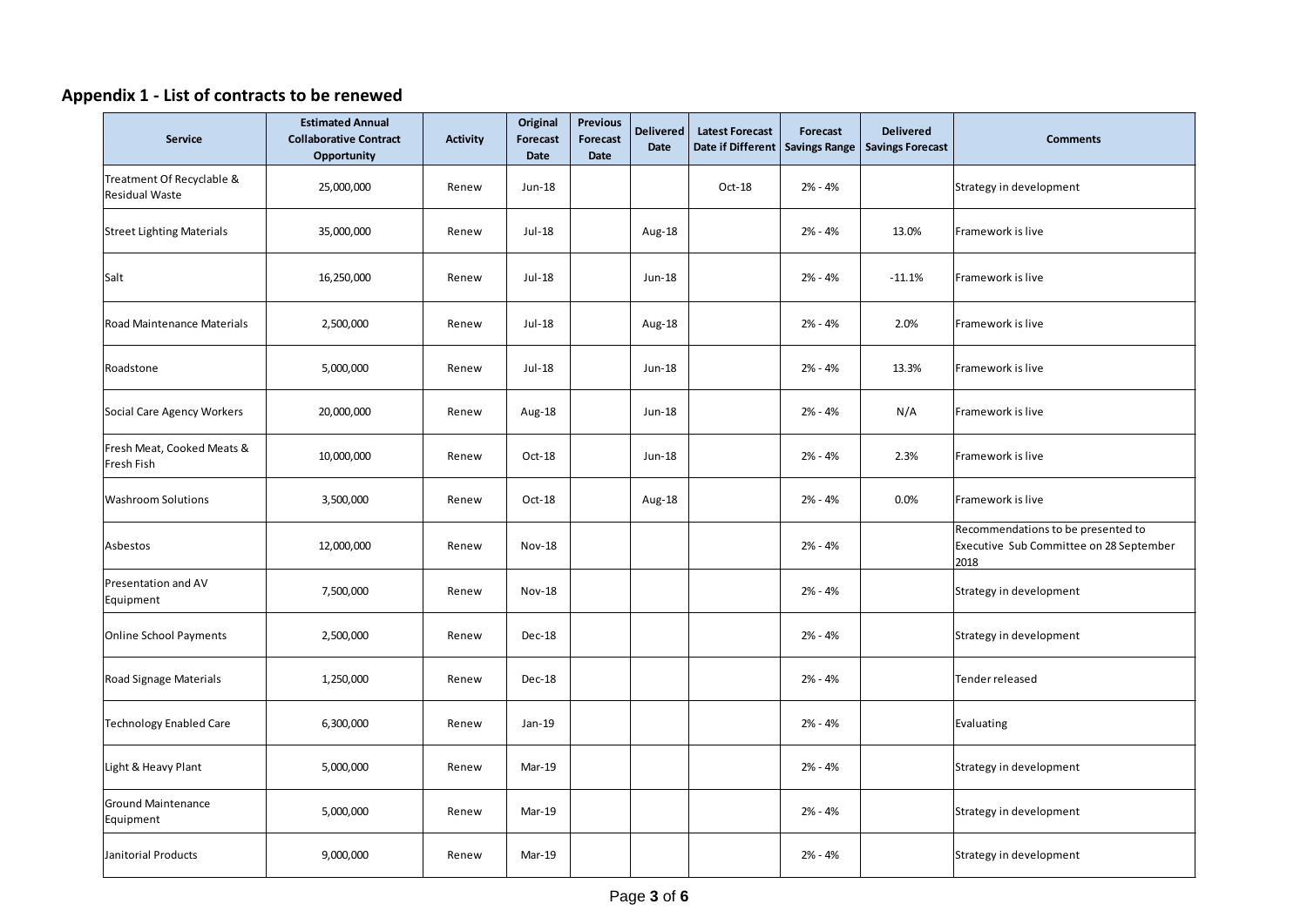## **Appendix 2 – List of new contracts to be developed and delivered in 2018/2019**

| <b>Service</b>                               | <b>Estimated Annual</b><br>Collaborative<br><b>Contract Opportunity</b> | <b>Activity</b>     | Original<br><b>Forecast</b><br><b>Date</b> | <b>Previous</b><br>Forecast<br><b>Date</b> | <b>Delivered</b><br>Date | <b>Latest Forecast</b><br>Date if Different Savings Range | Forecast | <b>Delivered</b><br><b>Savings</b><br>Forecast | <b>Comments</b>                                                                       |
|----------------------------------------------|-------------------------------------------------------------------------|---------------------|--------------------------------------------|--------------------------------------------|--------------------------|-----------------------------------------------------------|----------|------------------------------------------------|---------------------------------------------------------------------------------------|
| <b>Vocational Training Service Providers</b> | 1,800,000                                                               | <b>New Contract</b> | Mar-18                                     | <b>Dec-18</b>                              |                          |                                                           | 5.5%     |                                                | Development strategy under review                                                     |
| <b>Power Tools</b>                           | 625,000                                                                 | <b>New Contract</b> | Jun-18                                     |                                            | Apr-18                   |                                                           | 5.5%     | 5.8%                                           | Framework is live                                                                     |
| Boiler Maintenance                           | 10,000,000                                                              | <b>New Contract</b> | Jul-18                                     |                                            | Sep-18                   |                                                           | 5.5%     |                                                | Recommendations to be presented to<br>Executive Sub Committee on 28<br>September 2018 |
| <b>First Aid Materials</b>                   | 2,000,000                                                               | <b>New Contract</b> | Sep-18                                     |                                            | Aug-18                   | Oct-18                                                    | 5.5%     | 15.0%                                          | Framework is live                                                                     |
| <b>Commercial Catering Equipment</b>         | 5,250,000                                                               | <b>New Contract</b> | Oct-18                                     |                                            |                          | <b>Nov-18</b>                                             | 5.5%     |                                                | Recommendations to be presented to<br>Executive Sub Committee on 28<br>September 2018 |
| Social Work Health Care System               | <b>TBC</b>                                                              | New Contract        | <b>Nov-18</b>                              |                                            |                          |                                                           | 5.5%     |                                                | Strategy in development                                                               |
| Care Home Services for Older People          | <b>TBC</b>                                                              | New Contract        | Jan-19                                     |                                            |                          |                                                           | N/A      |                                                | Strategy in development                                                               |
| Hot Beverage Machinery & Supplies            | <b>TBC</b>                                                              | <b>New Contract</b> | Jan-19                                     |                                            |                          |                                                           | 5.5%     |                                                | Strategy in development                                                               |
| Home Energy Advice Services                  | <b>TBC</b>                                                              | New Contract        | Jan-19                                     |                                            |                          |                                                           | 5.5%     |                                                | Strategy in development                                                               |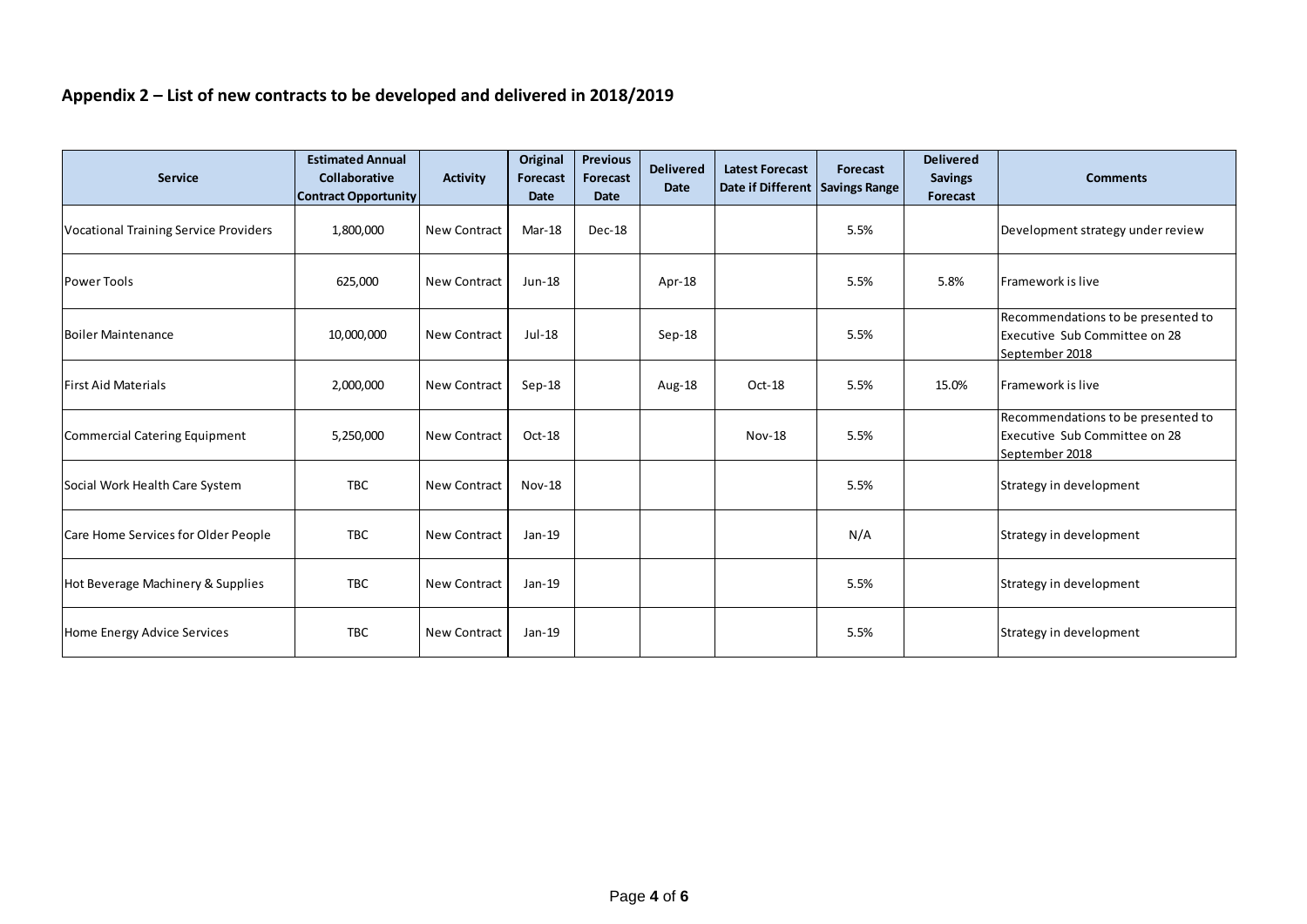### **Appendix 3 – Contracts with extension options and contract management activity ongoing in 2018/2019**

# **Contracts with extension options in 2018/19**

| <b>Contract Description</b>                           |   | <b>Est Annual Value</b> |
|-------------------------------------------------------|---|-------------------------|
| <b>Bitumen Products</b>                               | £ | 12,000,000              |
| <b>Education Materials</b>                            | £ | 17,500,000              |
| <b>Electrical Materials</b>                           | £ | 14,000,000              |
| <b>Fostering &amp; Continuing Care</b>                | £ | 25,000,000              |
| <b>Frozen Foods</b>                                   | £ | 25,000,000              |
| <b>Outdoor Play Equipment and Artificial Surfaces</b> | f | 17,500,000              |
| <b>Personal Protective Equipment</b>                  | £ | 10,000,000              |
| <b>Plumbing &amp; Heating Materials</b>               | £ | 20,621,122              |

*Contracts highlighted in yellow have been approved for extension*